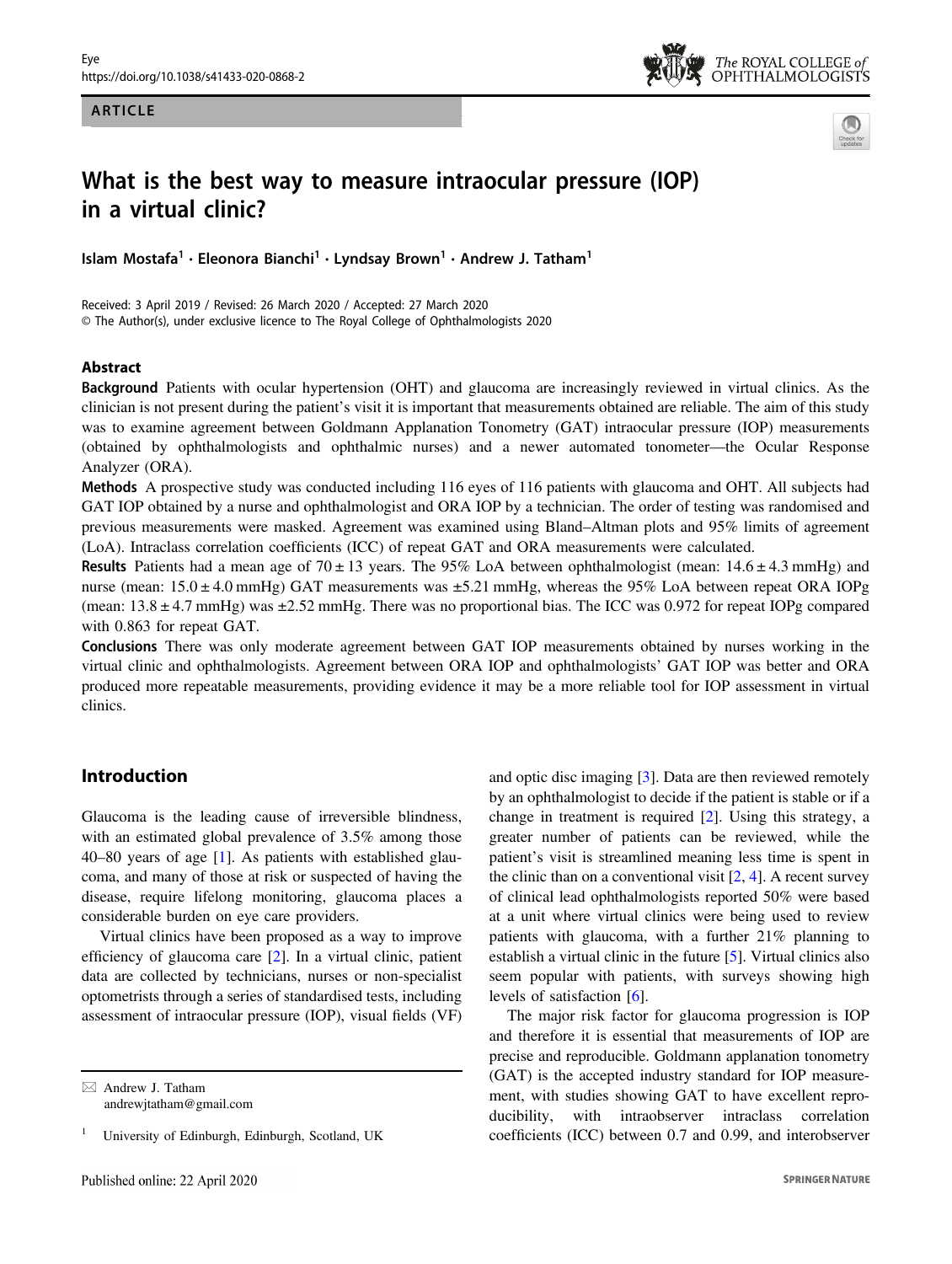ICCs between 0.81 and 0.97 [\[7](#page-6-0)–[13](#page-6-0)]. GAT has several limitations though meaning that it may not be the best tool for use in virtual clinics. The accuracy of GAT depends on the skill of the operator, measurements are somewhat subjective and there is a potential for operator bias [[14\]](#page-6-0). Furthermore, if used in a virtual clinic, there is no direct mechanism whereby the ophthalmologist can verify the quality of measurements obtained. Other tools used in virtual clinics such as automated perimeters and optical coherence tomography have reliability indices or quality scores but there is no equivalent with GAT. GAT is also influenced by the quantity of fluorescein used and properties of the cornea including astigmatism, corneal thickness and biomechanical properties [\[15](#page-6-0)]. As GAT requires contact with the cornea, local anaesthetic drops are needed and there is a risk of transmission of infection, particularly of viral pathogens such as adenovirus [[16\]](#page-6-0).

The Ocular Response Analyzer (ORA) (Reichert Inc, Buffalo, NY, USA) is an alternative device for IOP assessment. It is an automated, non-contact tonometer that uses infrared to measure the corneal response to deformation by a rapid air pulse [[17](#page-6-0)]. By analysing corneal biomechanical properties, the ORA provides Goldmanncorrelated (IOPg) and corneal-compensated (IOPcc) IOPs, corneal hysteresis (CH) and a waveform (quality) score (WS) with each IOP measurement [[18\]](#page-6-0). Studies comparing agreement between IOPg and GAT have reported 95% limits of agreement (LoA) of  $\pm$ 4.55,  $\pm$ 5.35,  $\pm$ 6.95,  $\pm$ 7.4 and ±11.54 mmHg, respectively [\[13](#page-6-0), [19](#page-6-0)–[23\]](#page-6-0). Tejwani et al. also investigated the reproducibility of IOPg measurements, reporting an ICC of 0.95 [\[13](#page-6-0)]. Advantages of the ORA include that it provides a quality score and measures CH; an important risk factor for glaucoma, in addition to being objective and not requiring contact with the cornea.

The aim of this study was to examine the suitability of the ORA for use in virtual glaucoma clinics by comparing IOP measurements obtained by ORA to those obtained by nurses using GAT, reflecting current practice in our virtual clinic. Both were compared with IOP measurements obtained by consultant ophthalmologists using GAT.

#### Materials and methods

This was a prospective study involving 116 patients with glaucoma, ocular hypertension (OHT) or suspected glaucoma attending the glaucoma clinic at Princess Alexandra Eye Pavilion, Edinburgh, UK. The study methods were approved by the Princess Alexandra Eye Pavilion quality improvement team as a part of the development of virtual clinics for glaucoma. On the day of their appointment, the purpose and nature of the study was explained to patients

and informed consent obtained in accordance to the principles of the Declaration of Helsinki [\[24](#page-6-0)].

For each patient, IOP was measured in both eyes, with the right eye reported for simplicity, by three methods: an ophthalmologist using GAT, an ophthalmic nurse using GAT and a technician using the ORA G3 (Reichert Inc, Buffalo, NY, USA). The order of testing was random, and ophthalmologists and nurses were masked to the results of all previous tests. Nurses had at least 2 years' experience of regularly performing GAT and working in glaucoma clinics. ORA measurements were obtained by technicians who had received a short period of training in operation of the device.

The ORA was set to the "multiple measure, quadruplepuff" setting, that is, once the technician pressed the multiple measure icon, it automatically obtained four IOP measurements in a row. The ORA was also set to the "intelligent averaging" option, whereby the final displayed value is an average of all measurements that had a WS quality value within  $\pm 1$  of the highest WS value achieved for that eye, with measurements outside that quality range automatically excluded [[18](#page-6-0)]. Hence, only the averaged result after four measurements was recorded by the technician for each eye. The technician then repeated the measurement process to record repeat ORA values. For each patient, data were cleared from the ORA machine after assessment to prevent averaging of data across different eyes [[18\]](#page-6-0). Patients also had assessment of central corneal thickness (CCT) using the PachPen (Accutome Inc.).

#### Statistical analysis

Ophthalmologist GAT, nurse GAT and ORA IOPg samples were compared with the paired-sample t-test or Wilcoxon signed-rank test depending on whether the data were parametric or non-parametric (determined by Shapiro-Wilk). Agreement among these groups as well as among repeat ORA measurements (IOPg1 and IOPg2) were analysed using Bland–Altman plots of difference against mean, with 95% LoA being calculated. LoA were adjusted for trend using a regression model. Linear regression was used to check for proportional bias in the Bland–Altman plots and to investigate CCT, WS and CH as confounding factors. Repeatability of IOPg, GAT (treating the ophthalmologist and nurse IOPs as repeat GAT measurements), IOPcc and CH were assessed by calculating average measures intraclass correlations (ICC; two-way mixed). All tests were two-sided and an  $\alpha$  < 0.05 was considered statistically significant. Statistical analyses were performed using SPSS 24 and Stata 14.2 (StataCorp LP, College Station, TX, USA).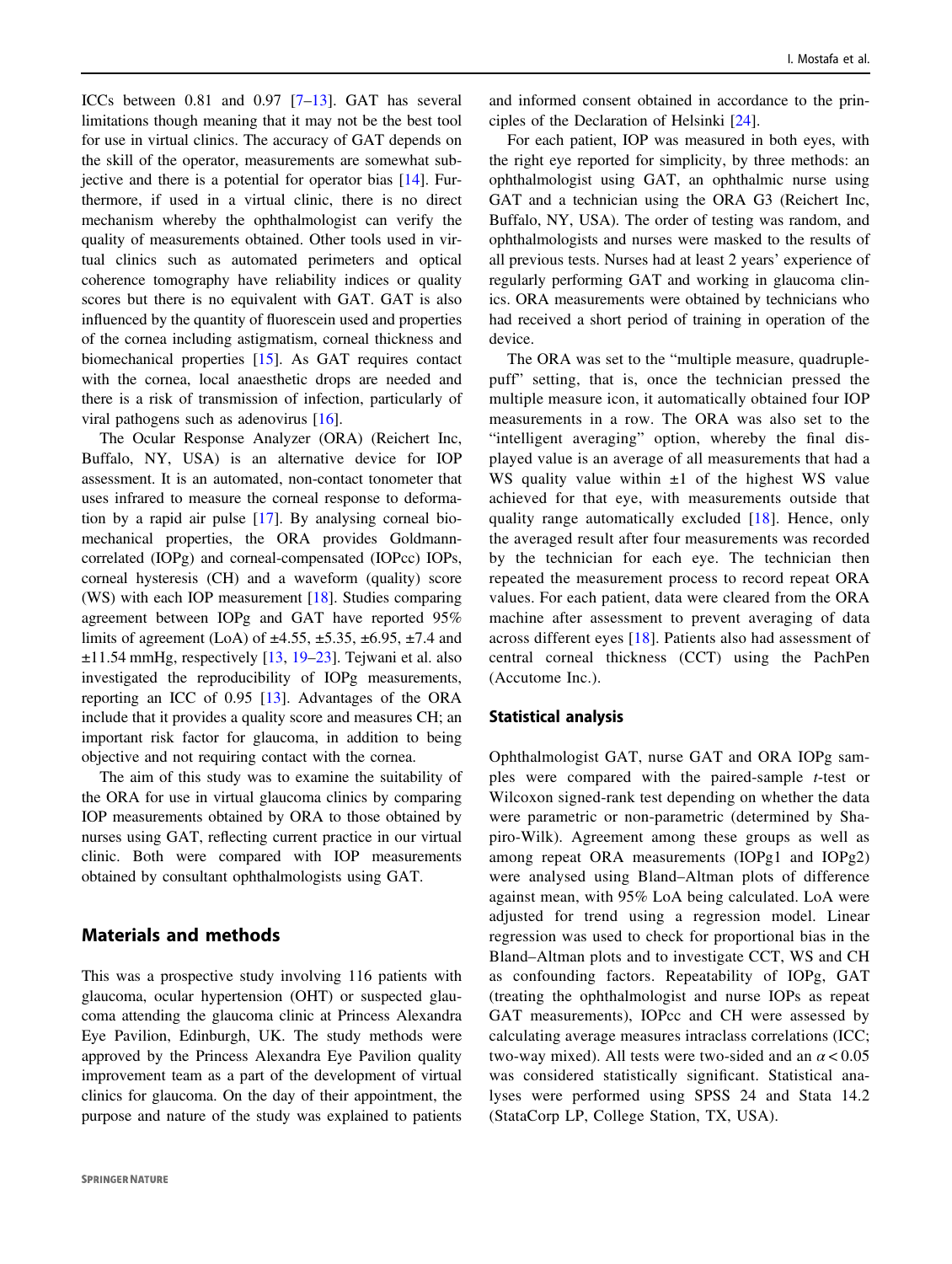| Table 1 Mean, standard<br>deviation and range of<br>measurements and of differences<br>between measurements obtained<br>from GAT performed by nurses<br>and ophthalmologists and ORA<br>performed by technicians. | Mean $\pm$ sd measurements (range)                 |                               |
|-------------------------------------------------------------------------------------------------------------------------------------------------------------------------------------------------------------------|----------------------------------------------------|-------------------------------|
|                                                                                                                                                                                                                   | IOP GAT nurse (mmHg)                               | $15.0 \pm 4.0$ (6.0 to 32.0)  |
|                                                                                                                                                                                                                   | IOP GAT ophthalmologist (mmHg)                     | $14.6 \pm 4.3$ (5.0 to 33.5)  |
|                                                                                                                                                                                                                   | ORA $IOPg1$ (mmHg)                                 | $13.8 \pm 4.7$ (3.8 to 31.5)  |
|                                                                                                                                                                                                                   | ORA $IOPg2$ (mmHg)                                 | $12.8 \pm 4.7$ (3.4 to 28.1)  |
|                                                                                                                                                                                                                   | ORA IOPcc1 (mmHg)                                  | $15.1 \pm 4.2$ (7.1 to 32.3)  |
|                                                                                                                                                                                                                   | ORA IOPcc2 (mmHg)                                  | $13.8 \pm 4.2$ (7.9 to 28.9)  |
|                                                                                                                                                                                                                   | ORA WS1                                            | $8.4 \pm 1.0$ (3.4 to 9.6)    |
|                                                                                                                                                                                                                   | ORA WS2                                            | $8.4 \pm 1.0$ (4.1 to 9.6)    |
|                                                                                                                                                                                                                   | ORA CH1 (mmHg)                                     | $9.9 \pm 1.3$ (6.5 to 13.3)   |
|                                                                                                                                                                                                                   | ORA CH <sub>2</sub> (mmHg)                         | $10.2 \pm 1.4$ (7.3 to 15.1)  |
|                                                                                                                                                                                                                   | $CCT$ ( $\mu$ m)                                   | $540 \pm 44$ (445 to 658)     |
|                                                                                                                                                                                                                   | IOP GAT nurse minus IOP GAT ophthalmologist (mmHg) | $0.4 \pm 2.9$ (-12 to 8)      |
|                                                                                                                                                                                                                   | IOPg minus IOP GAT ophthalmologist (mmHg)          | $-0.8 \pm 2.5$ (-7.5 to 5.1)  |
|                                                                                                                                                                                                                   | IOPg minus IOP GAT nurse (mmHg)                    | $-1.2 \pm 3.2$ (-13.5 to 7.9) |
|                                                                                                                                                                                                                   | IOPg1 minus IOPg2 $(mmHg)$                         | $0.9 \pm 1.3$ (-2.9 to 4.9)   |
|                                                                                                                                                                                                                   | CH1 minus CH2 (mmHg)                               | $-0.2 \pm 0.6$ (-3 to 1.9)    |
|                                                                                                                                                                                                                   | IOPcc1 minus IOPcc2 (mmHg)                         | $1.0 \pm 1.4$ (-2.4 to 5.5)   |
|                                                                                                                                                                                                                   |                                                    |                               |

### Results

The mean (±standard deviation) age of included patients was  $70 \pm 13$  years. Patients had an average CCT of  $540 \pm$ 44 μm. Table 1 summarises IOP measurements obtained using GAT and IOP, wave score and CH measurements obtained using ORA. It also outlines the differences between IOPs obtained with the different methods, in addition to the mean differences between repeat IOPg, IOPcc and CH.

The mean GAT IOP obtained by nurses was  $15.0 \pm 4.0$ mmHg compared with  $14.6 \pm 4.3$  mmHg for ophthalmologists ( $P = 0.056$ ), with an average difference of  $0.4 \pm 2.9$ mmHg (range  $-12$  to 8 mmHg). A Bland–Altman plot comparing GAT IOP measurements obtained by nurses and ophthalmologists is shown in Fig. 1. 95% LoA were  $\pm 2.46 \times (0.79 + 0.09 \times \text{average } IOP)$ , equating to  $\pm 5.2$ mmHg for the sample average IOP of 14.8 mmHg. There was no evidence of proportional bias as indicated by the lack of a significant relationship between the difference and average of IOP between measures ( $R^2 = 0.007$ ,  $P = 0.377$ ).

The mean IOPg was  $13.8 \pm 4.7$  mmHg compared with  $14.6 \pm 4.3$  mmHg for ophthalmologist GAT measurements  $(P = 0.001)$ . The average difference was  $-0.8 \pm 2.5$  mmHg (range  $-7.5$  to 5.1), with 95% LoA of  $\pm 2.46 \times (0.87 +$  $0.08 \times \text{average } IOP$ , equating to  $\pm 4.93 \text{ mmHg}$  for the sample average of 14.17 mmHg (Fig. [2\)](#page-3-0). There was no evidence of proportional bias ( $R^2 = 0.03$ ,  $P = 0.063$ ).

The average difference between repeat IOPg measurements was  $0.9 \pm 1.3$  mmHg, with 95% LoA of  $\pm 2.46 \times$  $(0.76 + 0.02 \times \text{average IOP})$ , equating to  $\pm 2.52 \text{ mmHg}$  at



Fig. 1 Bland–Altman plot showing the relationship between the average of nurse and ophthalmologist IOP measurements (x axis) and the difference between the nurse and ophthalmologist measurements (y axis). 95% limits of agreement were  $+/- 2.46*(0.79)$ +0.09\*average GAT IOP measured by the ophthalmologist and nurse).

the sample average of 13.28 mmHg (Fig. [3](#page-3-0)). There was no evidence of proportional bias ( $R^2 = 0.007$ ,  $P = 0.414$ ).

Wave score had no effect on agreement between IOPg and ophthalmologist GAT IOP ( $R^2 = 0.001$ ,  $P = 0.713$ ) or on agreement between IOPg and nurse GAT IOP ( $R^2$  = 0.005,  $P = 0.448$ ) or on agreement between repeat IOPg measurements ( $R^2 = 0.012$ ,  $P = 0.288$ ). In contrast, in eyes with thinner CCT, IOPg tended to be lower than ophthalmologist GAT IOP, whereas in eyes with a thicker CCT, they tended to be higher ( $R^2 = 0.180$ ,  $P < 0.001$ , Fig. [4](#page-4-0)a). A similar relationship was observed between CCT and nurse GAT IOP measurements  $(R^2 = 0.05, P = 0.025, Fig. 4b)$  $(R^2 = 0.05, P = 0.025, Fig. 4b)$  $(R^2 = 0.05, P = 0.025, Fig. 4b)$ .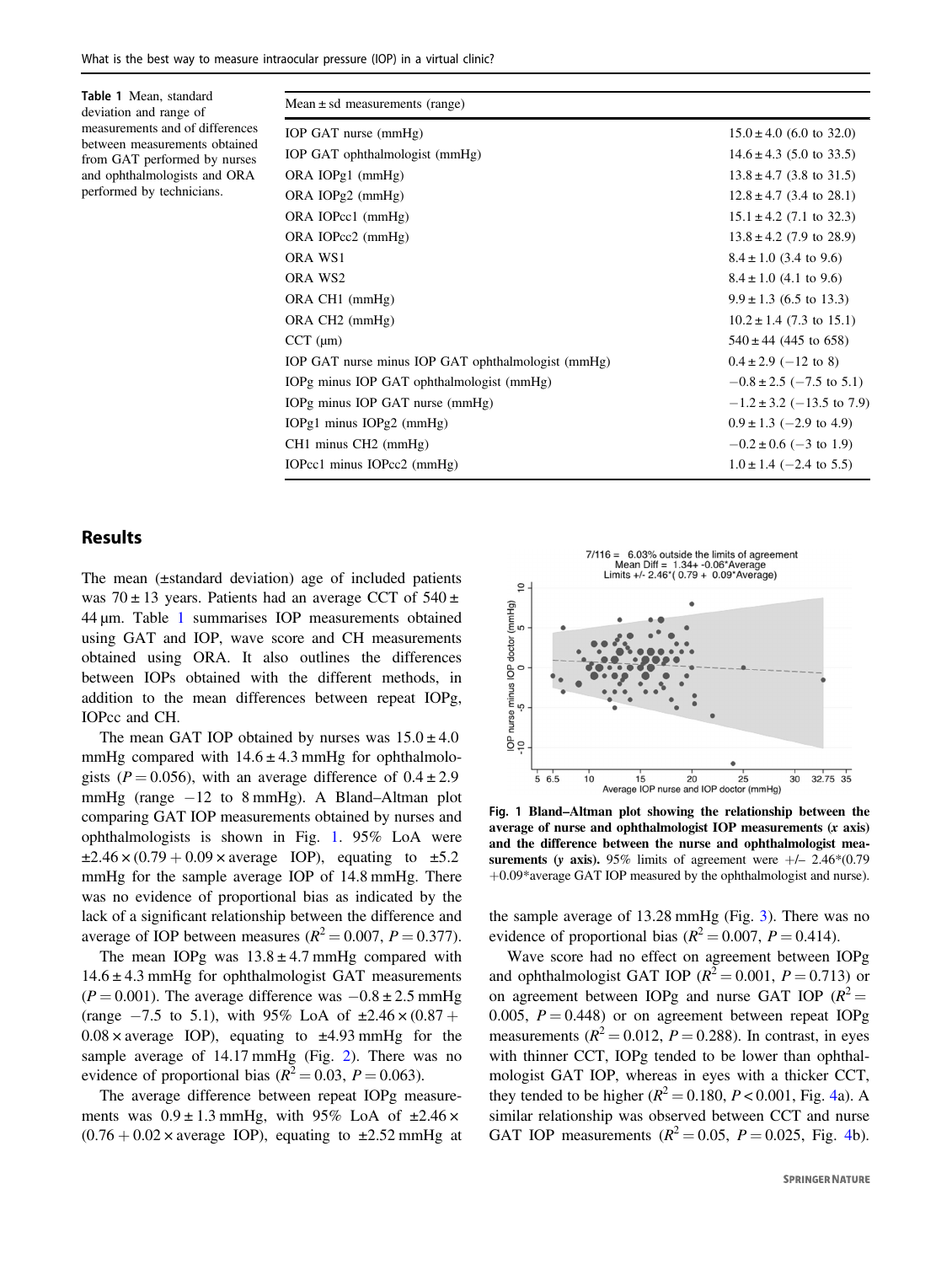<span id="page-3-0"></span>

Fig. 2 Bland–Altman plot showing the relationship between the average of ORA IOPg and ophthalmologist IOP measurements (x axis) and the difference between ORA IOPg and ophthalmologist measurements (y axis). 95% limits of agreement were  $+/-$ 2.46\*(0.87+0.08\*average of ORA IOPg and GAT IOP measured by the ophthalmologist).



Fig. 3 Bland–Altman plot showing the relationship between the average of ORA IOPg1 and (repeat) ORA IOPg2 measurements (x axis) and the difference between ORA IOPg1 and ORA IOPg2 measurements (y axis). 95% limits of agreement were  $+/- 2.46*$  $(0.76 + 0.02^*)$  average IOPg).

However, CCT had no significant effect on the relationship between repeat IOPg measurements  $(R^2 = 0.003, P =$ 0.608).

In eyes with lower CH, IOPg tended to be lower than ophthalmologist GAT IOP ( $R^2 = 0.071$ ,  $P = 0.004$  $P = 0.004$ , Fig. 4c). However, no significant relationship between CH and differences in IOPg and nurse GAT IOP was observed  $(R^2 =$ 0.011,  $P = 0.266$ , and there was no relationship between CH and differences in repeat IOPg measurements  $(R^2 =$ 0.003,  $P = 0.634$ ).

Conducting further linear regression analysis, IOPg tended to increase with CCT and this was statistically significant ( $R^2 = 0.138$ ,  $P < 0.01$ ). GAT nurse measurements (which are the ones used in virtual clinics) also tended to increase with CCT and this was statistically significant too  $(R^2 = 0.066, P = 0.012)$ . However, there was no statistically significant relationship between CCT and IOPcc  $(R^2 =$ 0.036,  $P = 0.069$ , nor between CCT and GAT ophthalmologist measurements ( $R^2 = 0.026$ ,  $P = 0.116$ ).

ORA measurements were highly reproducible with ICCs of 0.972, 0.959 and 0.936 for IOPg, IOPcc and CH, respectively. GAT was less reproducible with an ICC of 0.863.

# **Discussion**

This study found only moderate agreement between GAT performed by nurses working in a virtual glaucoma clinic and ophthalmologists, with 95% LoA of ±5.21 mmHg. In other words, 95% of IOP measurements obtained by nurses were within ~5 mmHg of those obtained by an ophthalmologist but 5% differed by a greater margin. Differences of this magnitude are likely to have important clinical implications as management decisions are often influenced by IOP. Furthermore, there was no evidence of proportional bias, meaning a difference of ±5.21 mmHg was present across the range of IOP values.

When IOP is measured in a virtual clinic there is no direct mechanism for the ophthalmologist to verify accuracy of the measurement and therefore it is especially concerning that such disagreement in repeat measures may exist. Although it is not possible to determine whether measurements obtained by nurses or ophthalmologists were more accurate, on average IOP measured by ophthalmologists had slightly better agreement with IOPg with 95% LoA of  $\pm$ 4.93 mmHg compared with  $\pm$ 5.20 mmHg for IOP measured by nurses. This indicates only moderate agreement between repeat GAT and between IOPg and GAT performed by ophthalmologists or nurses. In contrast, there was good agreement between repeat ORA measurements with 95% LoA for IOPg of ±2.52 mmHg. IOPg also had a higher ICC than GAT measuring 0.972 and 0.863, respectively. Repeatability is an important characteristic of a good clinical measure and the results of this study suggest IOPg is more consistent across repeat measures compared with GAT performed by different operators in a normal clinical setting.

Our ±5.21 mmHg LoA between GAT performed by ophthalmologists and nurses is higher than the  $\pm 3.7$  mmHg observed by Kotecha et al., who also compared nurse/ technician and ophthalmologist GAT measurements in glaucoma clinics [[25\]](#page-6-0). Kotecha et al. utilised 100 eyes for this comparison, providing a comparable sample size to ours and a sample size of 100 is considered good for measuring agreement with Bland–Altman plots [\[26](#page-6-0)]. An important difference between the studies, however, is that Kotecha et al. used a two-person technique when measuring GAT, which is not typical of normal clinical practice [[27\]](#page-6-0).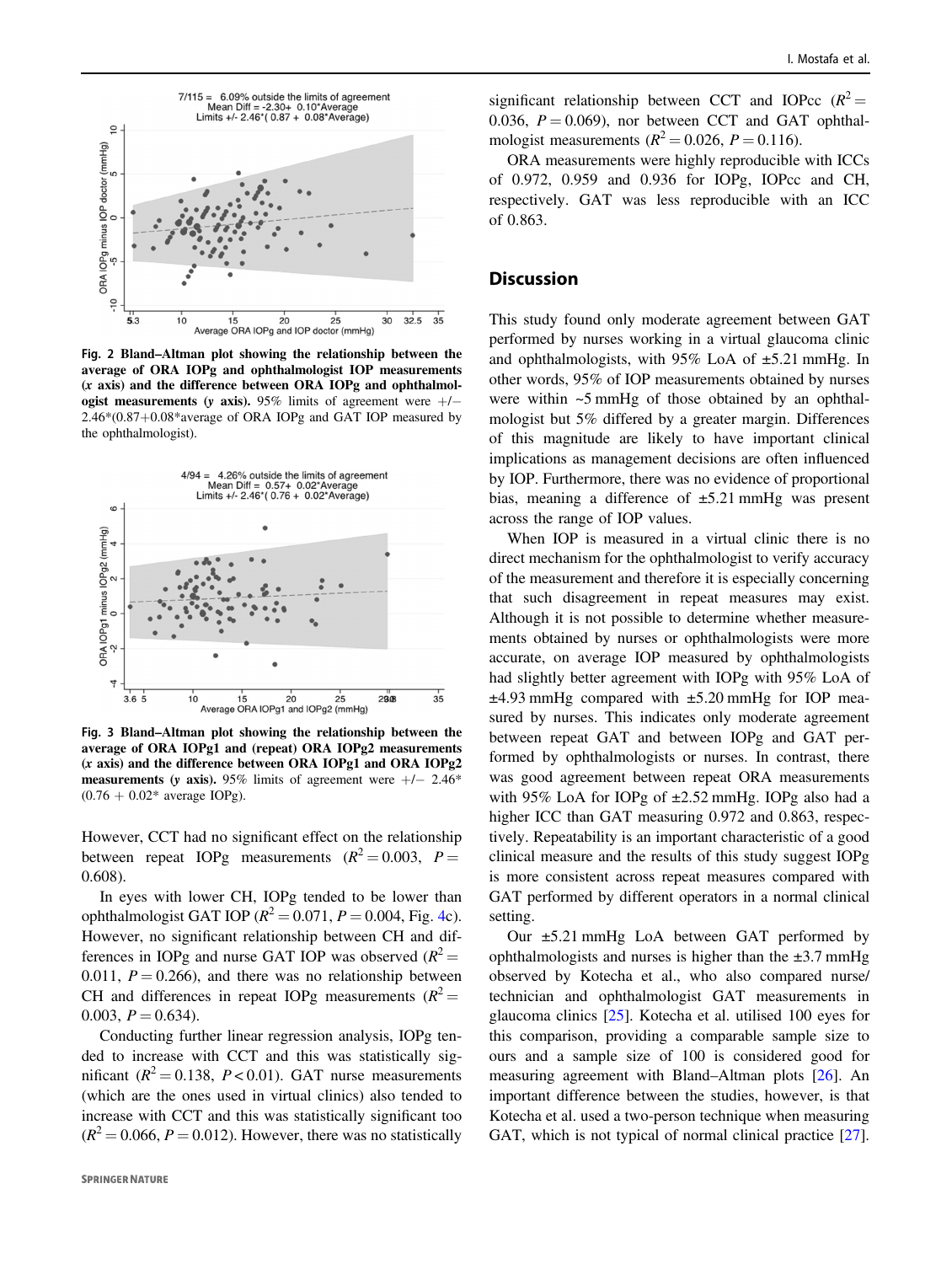<span id="page-4-0"></span>

Fig. 4 Scatter plots showing the relationship between central corneal thickness (CCT) and the difference between ORA IOPg1 and GAT IOP measured by ophthalmologists (a), between CCT and the

Furthermore, IOPg still achieved a better LoA than the results of Kotecha et al.'s study.

Our ±4.93 mmHg 95% LoA between IOPg and ophthalmologist GAT measurements fell within the range of  $\pm 4.55$  to  $\pm 11.54$  mmHg reported in previous studies [\[13](#page-6-0), [19](#page-6-0)–[23](#page-6-0)]. It is difficult to explain this large range of LoA in the literature, however, it may be partly due to researchers using different settings on the ORA, such as the averaging mechanism and perhaps reflects variability in GAT rather than IOPg. Our finding of an IOPg ICC of 0.972 was very similar to the ICC of 0.95 found in a previous study by Tejwani et al. [[13\]](#page-6-0). Our GAT ICC of 0.863 was also consistent with previous studies reporting interobserver GAT ICC to range from 0.81 to 0.97 [\[7](#page-6-0)–[13](#page-6-0)].

To interpret the relevance of the 95% LoA, it is crucial to consider what difference in IOP is clinically relevant. The Early Manifest Glaucoma Trial found a 10% reduction in risk of progression for each mmHg lower IOP [\[28](#page-6-0)]. Likewise, the OHT Study revealed a 10% increase risk in developing primary angle glaucoma for each mmHg higher

difference in ORA IOPg1 and GAT IOP measured by nurses (b), and between corneal hysteresis (CH) and the difference between ORA IOPg1 and GAT IOP measured by ophthalmologists (c).

IOP  $[29]$  $[29]$ . Our finding of  $\pm 5.21$  mmHg 95% LoA between ophthalmologist and nurse GAT measurements is thus potentially concerning. While 95% agreement limits between IOPg and GAT IOP were better, they still only reached ±4.93 mmHg.

In contrast, agreement between repeat ORA IOPg measurements was good, with a 95% LoA of  $\pm 2.52$  mmHg. In addition to providing relatively reproducible results, ORA has other potential advantages for use in the virtual clinic environment. Foremost, there is evidence that ORA IOPcc measurements are less affected by corneal properties than GAT [\[30](#page-6-0)]. The recent United Kingdom Glaucoma Treatment Study (ISRCTN96423140), a randomised double masked placebo-controlled study, in which newly diagnosed patients with primary open angle glaucoma were randomised to receive a topical prostaglandin analogue or placebo, found IOPcc was the best IOP predictor of VF deterioration [\[31](#page-6-0)]. IOPcc performed better than GAT or IOP measured using the Pascal Dynamic Contour Tonometer. In addition, ORA is non-contact, reducing the risk of infection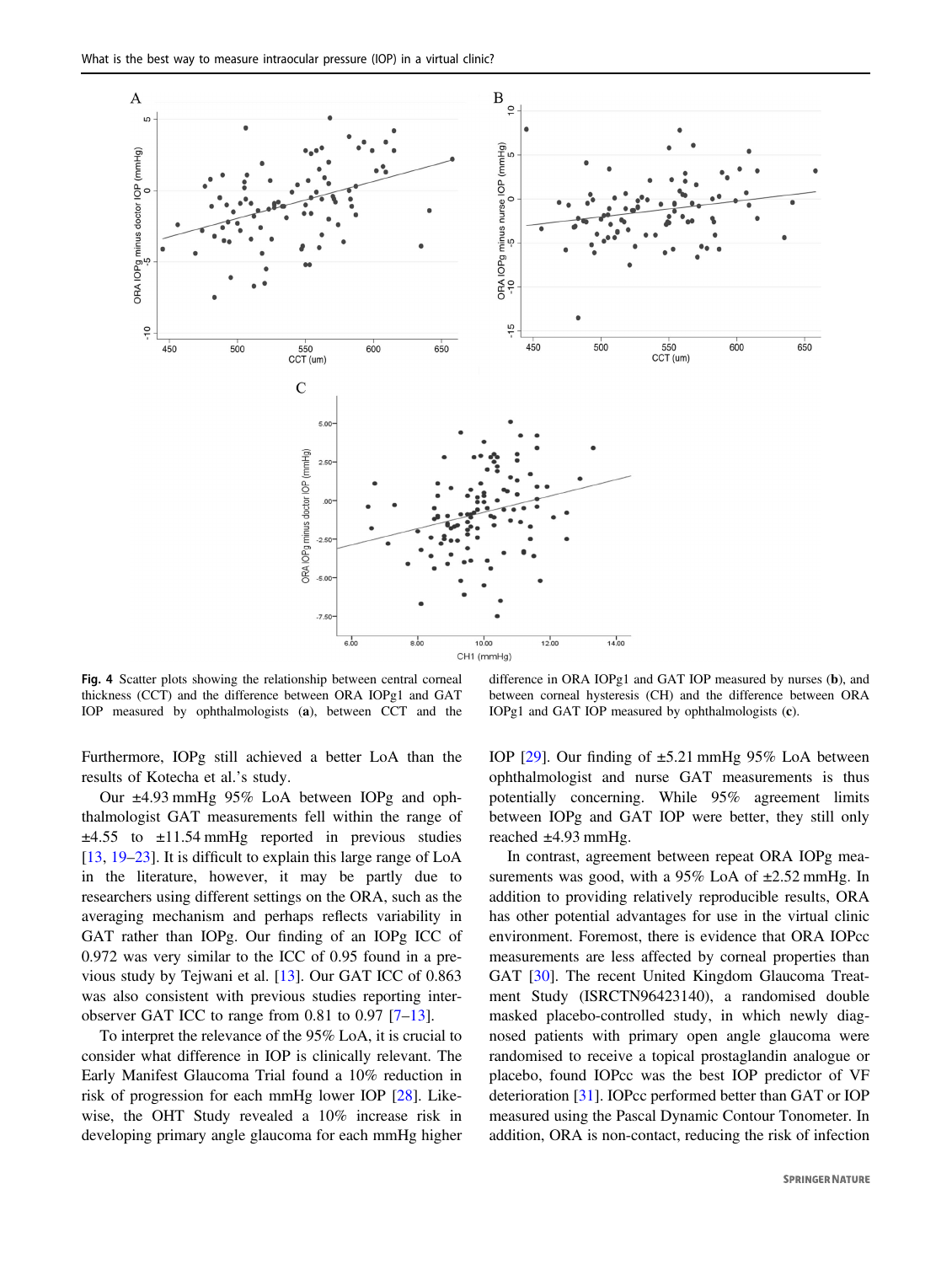<span id="page-5-0"></span>present with GAT, and requires no local anaesthetic drops. It can also be performed after a relatively short period of training: the technicians performing ORA measurements in this study required training for one morning. Lastly, the ORA quality score provides an objective measure of quality that could be recorded in the virtual clinic chart.

Although our primary comparison outcomes were the 95% LoA, isolated differences in measurements falling outside the 95% LoA seen in the Bland–Altman plots are also important to consider as they could have significant clinical implications. For example, the greatest disagreement in GAT IOP measurements between nurses and ophthalmologists was in a patient in whom the nurse measured an IOP of 18 mmHg and the ophthalmologist an IOP of 30 mmHg. The ORA IOPg was 25.9 mmHg and the IOPcc was 27.8 mmHg. Missing an IOP of 30 mmHg could have had significant implications for management decisions for this patient. Furthermore, the greatest difference in IOP measurements between ORA IOPg and ophthalmologists using GAT was 7.5 mmHg in a patient in whom the ophthalmologist obtained an IOP of 14 mmHg, whilst the IOPg reading was only 6.5 mmHg and the IOPcc only 8.2 mmHg (wave score  $= 7.3$ ). The repeat ORA measurements in this patient were also similarly low (IOPg 6.7 mmHg and IOPcc 8.8 mmHg, wave score  $= 8.5$ ). The nurse obtained an IOP of 20 mmHg. These differences may relate to true IOP fluctuations or measurement error and highlight limitations of relying on isolated measurements.

There were a number of limitations in this study. First, we did not examine the repeatability of the ophthalmologist or nurse GAT measurements independently but considered GAT performed by nurses and ophthalmologists as repeat measures for calculation of the ICC. We were therefore not able to determine whether nurses or ophthalmologists obtained more reproducible measures. Furthermore, we did not use a two-person masked technique when measuring GAT. However, this meant that the study was more of a reflection of real clinical practice. Finally, we did not collect information on the type of glaucoma or stage of disease, which may have been useful to investigate as confounding factors in agreement between devices.

In summary, a key requirement of clinical measures in virtual clinics is that they are repeatable to provide the remote ophthalmologist with reliable data. This study has shown that under normal clinical conditions measurements from GAT only have moderate agreement when performed by different operators. In contrast, repeat ORA IOPg measurements were more consistent, suggesting, along with its other advantages, that the ORA IOPg may be a more reliable tool for IOP assessment in virtual clinics. For eyes with extremes of corneal thickness on the other hand, ORA IOPcc appears to remain a more appropriate alternative as it was not statistically affected by CCT, whereas both ORA

IOPg and nurse GAT measurements increased statistically with corneal thickness.

### Summary

#### What was known before

- The Goldmann Applanation Tonometer (GAT) is the goldstandard tool for measuring intraocular pressure (IOP).
- The Ocular Response Analyzer is an alternative, automated tool.
- Patients with ocular hypertension and glaucoma are increasingly reviewed in virtual clinics where their IOP is measured by an ophthalmic nurse to be reviewed by a remote ophthalmologist.

#### What this study adds

- Tatham and co-workers found only moderate agreement between IOP measured by ophthalmologists and ophthalmic nurses using the Goldmann Applanation Tonometer.
- The Ocular Response Analyzer (ORA) demonstrated greater repeatability suggesting more reliable IOP assessment in virtual clinics.

Acknowledgements We would like to thanks all the ophthalmologists and nurses in the Princess Alexandra Eye Pavilion who agreed to participate in the study and provide Goldmann Applanation Tonometer IOP data.

Funding AJT receives funding from a National Health Service Scotland Career Research Fellowship. The funder had no role in the study design, result analysis, conclusions or decision to submit for publication. The other authors declare no funding.

#### Compliance with ethical standards

Conflict of interest The authors declare that they have no conflict of interest.

Publisher's note Springer Nature remains neutral with regard to jurisdictional claims in published maps and institutional affiliations.

## References

- 1. Tham Y-C, Li X, Wong TY, Quigley HA, Aung T, Cheng C-Y. Global prevalence of glaucoma and projections of glaucoma burden through 2040: a systematic review and meta-analysis. Ophthalmology. 2014;121:2081–90.
- 2. Kotecha A, Longstaff S, Azuara-Blanco A, Kirwan JF, Morgan JE, Spencer AF, et al. Developing standards for the development